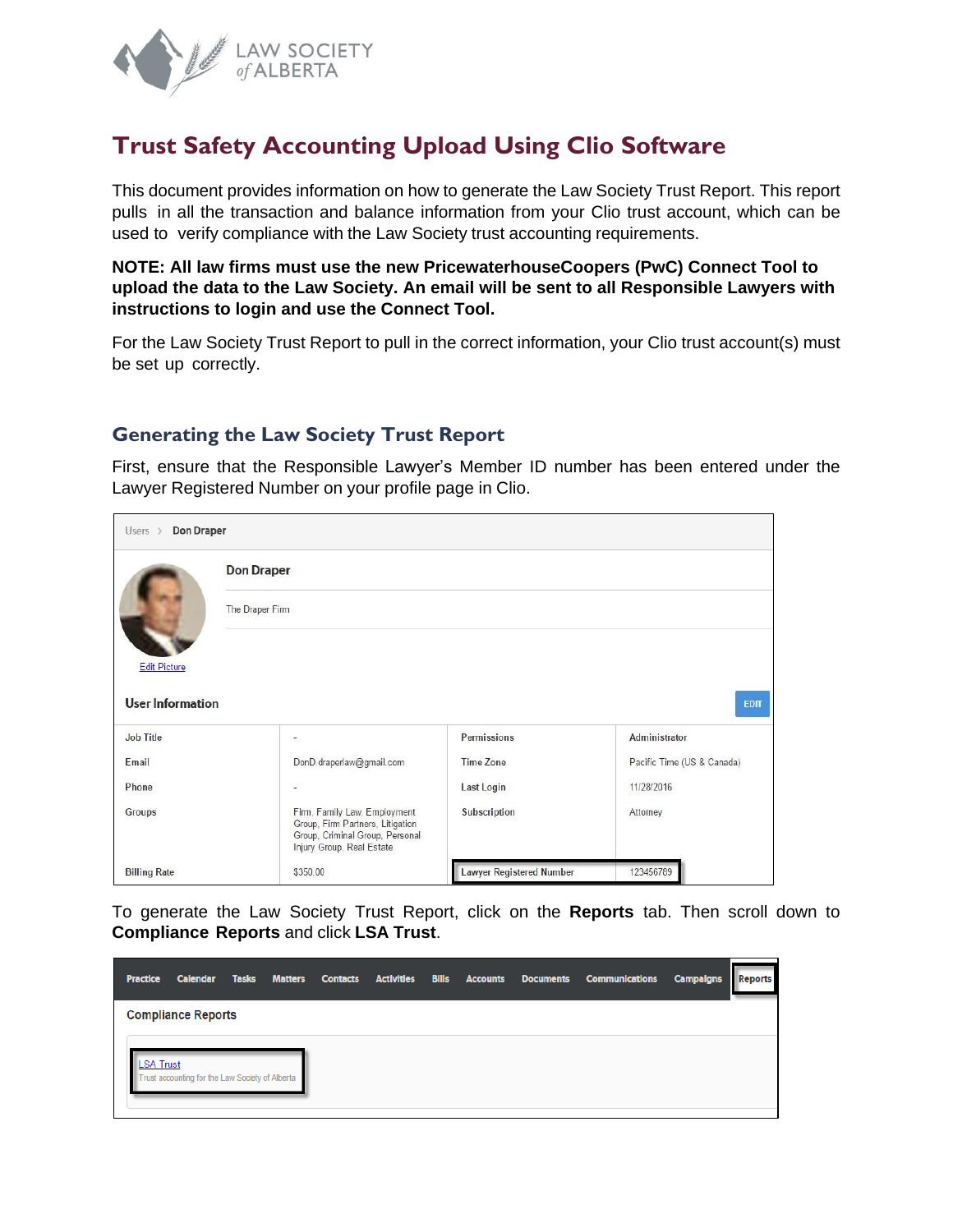

Select **Custom** from the dropdown menu, choose your date range, and click **Generate Report**.

| <b>Practice</b>      | <b>Calendar</b>          | <b>Tasks</b> | <b>Matters</b> | <b>Contacts</b> | <b>Activities</b> | <b>Bills</b>            | <b>Accounts</b> | <b>Documents</b> | <b>Communications</b> | <b>Campaigns</b> | <b>Reports</b> |
|----------------------|--------------------------|--------------|----------------|-----------------|-------------------|-------------------------|-----------------|------------------|-----------------------|------------------|----------------|
|                      | <b>LSA Trust Report</b>  |              |                |                 |                   |                         |                 |                  |                       |                  |                |
|                      | <b>Select Date Range</b> |              |                |                 |                   |                         |                 |                  |                       |                  |                |
| Custom               |                          |              |                |                 |                   | ₩                       |                 |                  |                       |                  |                |
| From                 | 12/01/2016               |              | To             | 12/31/2016      |                   |                         |                 |                  |                       |                  |                |
| <b>Output Format</b> |                          |              |                |                 |                   |                         |                 |                  |                       |                  |                |
| <b>CSV</b>           |                          |              |                |                 |                   | $\overline{\mathbf{v}}$ |                 |                  |                       |                  |                |
|                      |                          |              |                |                 |                   |                         |                 |                  |                       |                  |                |
|                      | <b>Generate Report</b>   | cr Cancel    |                |                 |                   |                         |                 |                  |                       |                  |                |

The Law Society Trust Report will be generated and downloaded to your computer. An Open/Save dialog box will display prompting you to either **Open** or **Save** the report.

| Do you want to open or save Law Society of Alberta_TT_12132016_Clio Report 12213367 2016-12-13 14 43 41 -0700.csv (462 bytes) from s3.amazonaws.com? |  |                     |  |  |  |  |  |
|------------------------------------------------------------------------------------------------------------------------------------------------------|--|---------------------|--|--|--|--|--|
|                                                                                                                                                      |  | Open Save TO Cancel |  |  |  |  |  |

**Save** the report and note the location of where the file was saved. For example, ThisPC\Documents.

| > This PC > Documents<br>兽                                                                                                                                                                                                                                                                                                                  |                                                                                                                                                               | Search Documents<br>$\vee$ 0                                                                                       |      | ρ      |
|---------------------------------------------------------------------------------------------------------------------------------------------------------------------------------------------------------------------------------------------------------------------------------------------------------------------------------------------|---------------------------------------------------------------------------------------------------------------------------------------------------------------|--------------------------------------------------------------------------------------------------------------------|------|--------|
| Organize v<br>New folder                                                                                                                                                                                                                                                                                                                    |                                                                                                                                                               |                                                                                                                    | EE + | Ø<br>ш |
| Name<br><b>Duick access</b><br>Clio Index Data<br>Desktop<br>À<br><b>Custom Office Templates</b><br>Downloads<br>$\mathcal{A}$<br>a My Articulate Projects<br>Documents *<br>麠<br><b>OneNote Notebooks</b><br>Pictures <sup>®</sup><br>À<br>Overwatch<br>Snagit<br>Google Drive<br>ChatLog Beautiful Bills_Working with<br>Differences Betw | Date modified<br>2016-07-18 11:39<br>2016-08-15 2:57 PM<br>2016-10-28 10:14<br>2016-08-04 12:02<br>2016-07-09 12:19<br>2016-08-03 3:44 PM<br>2016-11-03 10:30 | Type<br>File folder<br>File folder<br>File folder<br>File folder<br>File folder<br>File folder<br>Rich Text Format | Size | 1 K B  |
| ○图 The Draper Firm_123456789_TT_11282<br><b>LSA Trust Report</b><br>Office 365 Busin<br>Syncing your Go<br>Dropbox (Themis<br><b>Brand Assets</b><br>U<br>Camera Uploads<br><b>D</b><br>Feature Releases v<br>躯                                                                                                                             | 2016-11-28 2:34 PM                                                                                                                                            | Microsoft Excel C                                                                                                  |      | 27 KB  |
| File name: The Draper Firm 123456789 TT 11282016 Clio                                                                                                                                                                                                                                                                                       |                                                                                                                                                               | All Files<br>$\checkmark$<br>Open                                                                                  |      | Cancel |